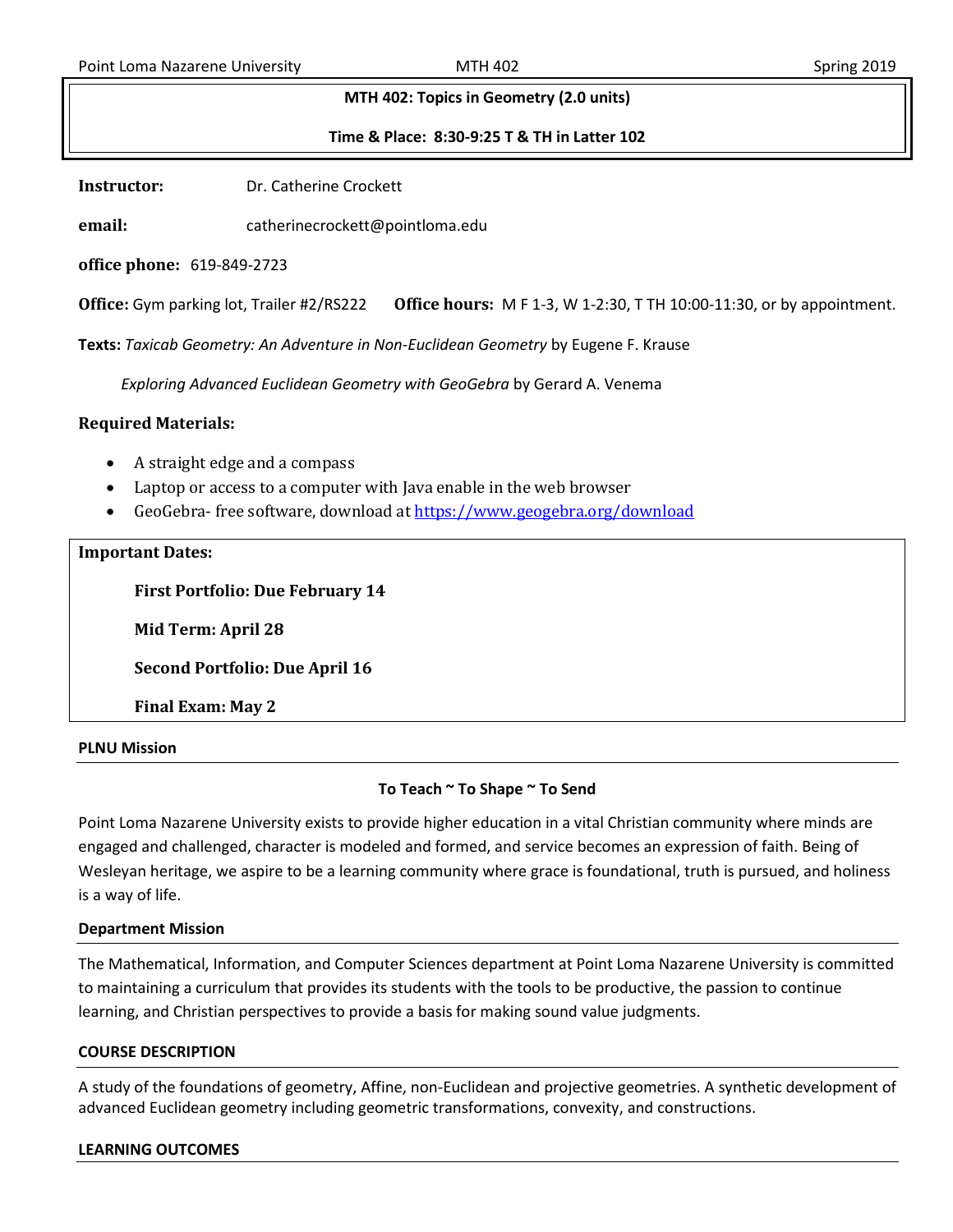Point Loma Nazarene University **MTH 402** MTH 402 Spring 2019

- Students will be able to demonstrate facility with analytical concepts.
- Students will be able to write proofs.
- Students will be able to apply their mathematical knowledge to solve problems.

### **ASSESSMENT AND GRADING**

Grade Components:

| Mid Term Exam    | 20% of the course grade |
|------------------|-------------------------|
| Final Exam       | 35% of the course grade |
| First Portfolio  | 15% of the course grade |
| Second Portfolio | 30% of the course grade |
| Total:           | 100%                    |

**Homework and Late Submission Penalties:** The homework is designed to allow you to master the concepts of Geometry; it is not an end in itself. Assignments will be announced on Tuesday and Thursday. The work ill be submitted as two portfolios. The first portfolio containing the Taxi-Cab problems will be submitted on or before February 14, 2019. The second portfolio containing the problems from Euclidean Geometry will be submitted on or before April 16, 2019. Late submission of a portfolio will be assessed a  $2^{n-1} \times 10\%$  deduction where n = the number of weekdays late. The day counter for late work begins at the start of class on the weekday it is due. For example, a portfolio submitted at 3:30 on the first weekday after the due date will incur a two day late penalty deduction of 20%.

## **Examinations and the Final Examinations:**

There will be a Mid-Semester Examination and a comprehensive Final Examination. The Mid-Semester and Final Examinations will include problems and questions over the material assigned in the text, readings and handouts, as well as material presented in class. No examination shall be missed without prior consent by me or a welldocumented emergency beyond your control. In such cases, all make-up exams will occur at 8:30 am on the Saturday between classes and Final Exam Week. A score of zero will be assigned for an examination that is missed without prior consent or a well-documented emergency beyond your control.

## **Grading Scale:**

Grades are based on the number of points accumulated throughout the course with the following exceptions. A student must pass at least one of the Mid-Semester Examination or Final Examination in order to pass the class. That is a score of 60% must be achieved on one of the Examinations, or else the final grade will be an F regardless of all other points totals. Approximate minimal percentages required to obtain a given grade are:

|  | [87.5,90] | [77.5, 80] | [67.5, 70] | [0,60) |
|--|-----------|------------|------------|--------|

## Grades in percentages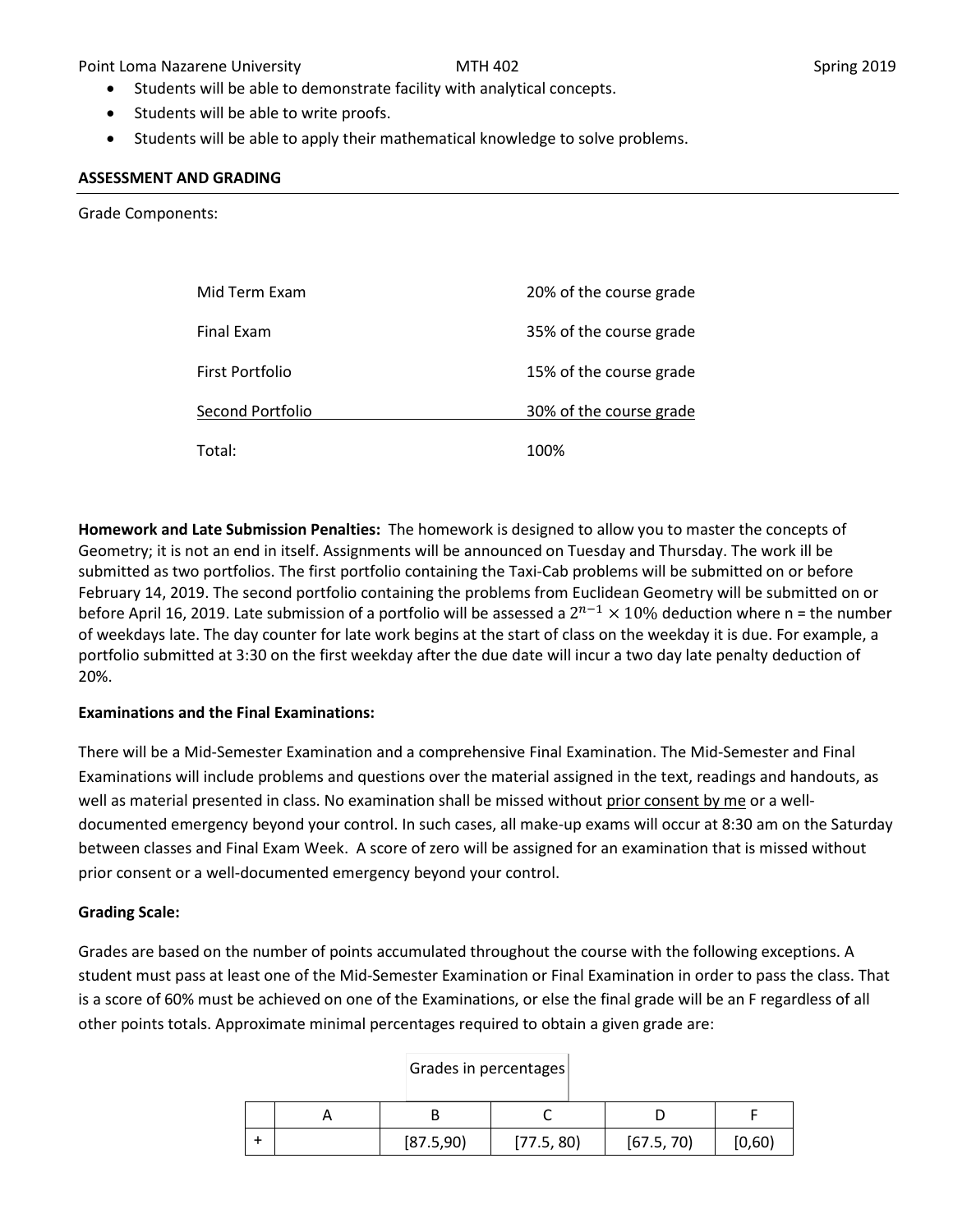| Point Loma Nazarene University |  | <b>MTH 402</b> |  |                                                 | Spring 2019         |  |
|--------------------------------|--|----------------|--|-------------------------------------------------|---------------------|--|
|                                |  |                |  | $[92.5, 100]$   $[82.5, 87.5]$   $[72.5, 77.5]$ | $\vert$ [62.5,67.5] |  |

 $[90, 92.5]$   $[80, 82.5]$   $[70, 72.5]$   $[60, 62.5]$ 

**Class Enrollment:** It is the student's responsibility to maintain his/her class schedule. Should the need arise to drop this course (personal emergencies, poor performance, etc.), the student has the responsibility to follow through (provided the drop date meets the stated calendar deadline established by the university), not the instructor. Simply ceasing to attend this course or failing to follow through to arrange for a change of registration (drop/add) may easily result in a grade of F on the official transcript.

**Side Note:** Turn off any cell phone, pager or things that make noise while you are in class. Also, do not text or work on other classes while in class -to do so is disrespectful to your classmates and me. You may be asked to leave the class for such behavior, resulting in an absence.

# **University Policies:**

## **FINAL EXAMINATION POLICY**

# **The final examination is 7:30 to 10:00 on Thursday May 2nd, 2019 and it is a Comprehensive Examination.**

The final exam date and time is set by the university at the beginning of the semester and may not be changed by the instructor. This schedule can be found on the university website and in the course calendar. No requests for early examinations will be approved. Only in the case that a student is required to take three exams during the same day of finals week, is an instructor authorized to consider changing the exam date and time for that particular student.

## **PLNU COPYRIGHT POLICY**

Point Loma Nazarene University, as a non-profit educational institution, is entitled by law to use materials protected by the US Copyright Act for classroom education. Any use of those materials outside the class may violate the law.

## **Credit Hour**

In the interest of providing sufficient time to accomplish the stated course learning outcomes, this class meets the PLNU credit hour policy for a 2-unit class delivered over 15 weeks. Specific details about how the class meets the credit hour requirements can be provided upon request.

# **PLNU ACADEMIC HONESTY POLICY**

Students should demonstrate academic honesty by doing original work and by giving appropriate credit to the ideas of others. Academic dishonesty is the act of presenting information, ideas, and/or concepts as one's own when in reality they are the results of another person's creativity and effort. A faculty member who believes a situation involving academic dishonesty has been detected may assign a failing grade for that assignment or examination, or, depending on the seriousness of the offense, for the course. Faculty should follow and students may appeal using the procedure in the university Catalog. See

[http://catalog.pointloma.edu/content.php?catoid=24&navoid=1581#Academic\\_Honesty](http://catalog.pointloma.edu/content.php?catoid=24&navoid=1581#Academic_Honesty) for definitions of kinds of academic dishonesty and for further policy information.

## **PLNU ACADEMIC ACCOMMODATIONS POLICY**

While all students are expected to meet the minimum standards for completion of this course as established by the instructor, students with disabilities may require academic adjustments, modifications or auxiliary aids/services. At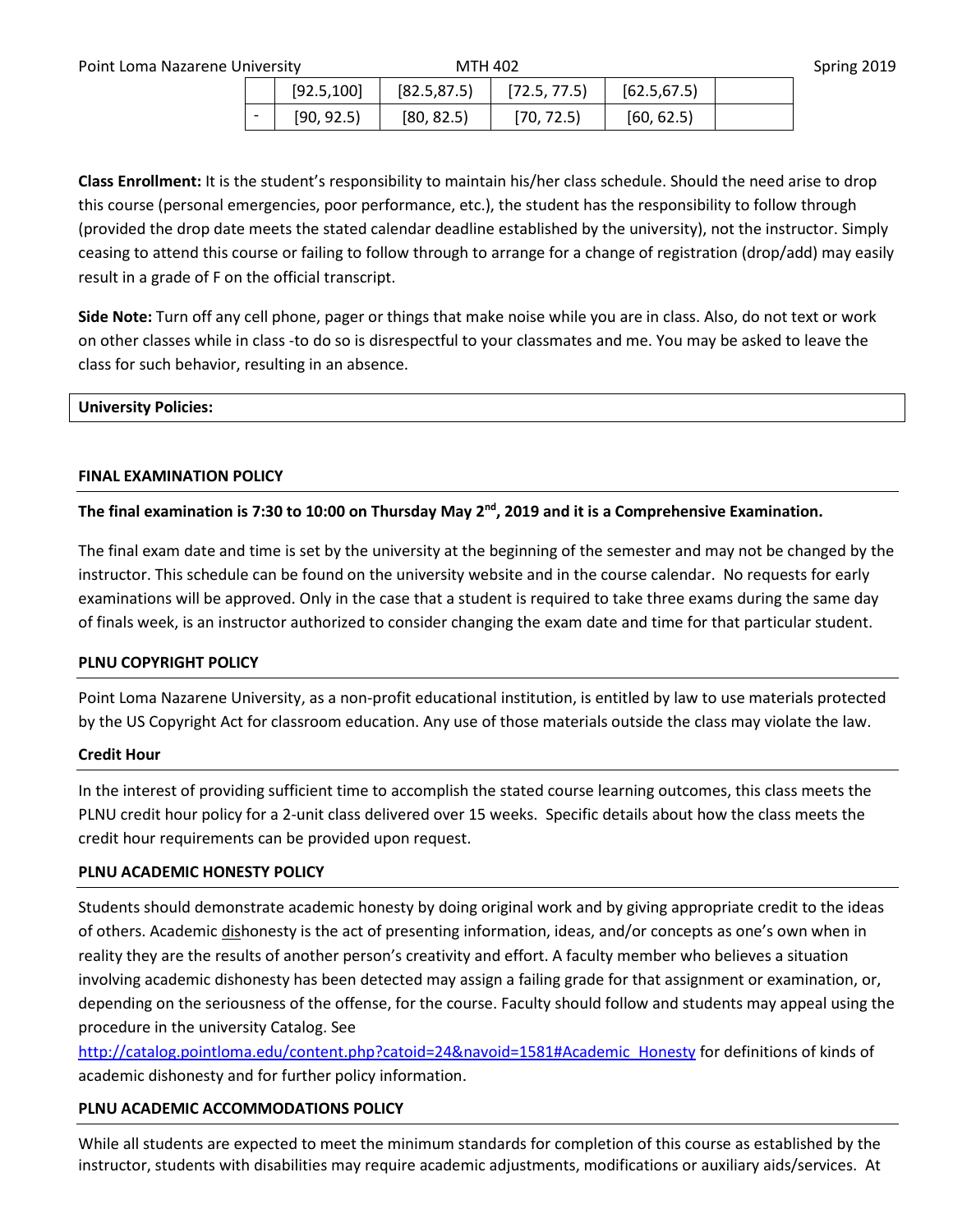### Point Loma Nazarene University **MTH 402** MTH 402 Spring 2019

Point Loma Nazarene University (PLNU), these students are requested to register with the Disability Resource Center (DRC), located in the Bond Academic Center. [\(DRC@pointloma.edu](mailto:DRC@pointloma.edu) or 619-849-2486). The DRC's policies and procedures for assisting such students in the development of an appropriate academic adjustment plan (AP) allows PLNU to comply with Section 504 of the Rehabilitation Act and the Americans with Disabilities Act. Section 504 (a) prohibits discrimination against students with special needs and guarantees all qualified students equal access to and benefits of PLNU programs and activities. After the student files the required documentation, the DRC, in conjunction with the student, will develop an AP to meet that student's specific learning needs. The DRC will thereafter email the student's AP to all faculty who teach courses in which the student is enrolled each semester. The AP must be implemented in all such courses.

If students do not wish to avail themselves of some or all of the elements of their AP in a particular course, it is the responsibility of those students to notify their professor in that course. PLNU highly recommends that DRC students speak with their professors during the first two weeks of each semester about the applicability of their AP in that particular course and/or if they do not desire to take advantage of some or all of the elements of their AP in that course.

# **PLNU ATTENDANCE AND PARTICIPATION POLICY**

Attendance is expected at each class session. In the event of an absence you are responsible for the material covered in class and the assignments given that day.

Regular and punctual attendance at all classes is considered essential to optimum academic achievement. If the student is absent from more than 10 percent of class meetings, the faculty member can file a written report which may result in de-enrollment. If the absences exceed 20 percent, the student may be de-enrolled without notice until the university drop date or, after that date, receive the appropriate grade for their work and participation. See [http://catalog.pointloma.edu/content.php?catoid=24&navoid=1581#Class\\_Attendance](http://catalog.pointloma.edu/content.php?catoid=24&navoid=1581#Class_Attendance) in the Undergraduate Academic Catalog.

## **Course Schedule:**

| week          | Tuesday                           | Thursday                               |
|---------------|-----------------------------------|----------------------------------------|
| 1             | 1/8                               | 1/10                                   |
| $1/7 - 1/11$  | No class                          | Introduction to Non-Euclidean Geometry |
|               |                                   | Taxicab Geometry Chapter 1             |
| $\mathcal{P}$ | 1/15                              | 1/17                                   |
| $1/14 - 1/18$ | <b>Taxicab Geometry Chapter 2</b> | <b>Taxicab Geometry Chapter 2</b>      |
|               |                                   | Out of Class assignment                |
| 3             | 1/22                              | 1/24                                   |
| $1/21 - 1/25$ | Taxicab Geometry Chapter 3 & 4    | <b>Taxicab Geometry Chapter 4</b>      |
|               |                                   |                                        |
|               |                                   |                                        |
| 4             | 1/29                              | 1/31                                   |
| $1/28 - 2/1$  | <b>Taxicab Geometry Chapter 6</b> | <b>Taxicab Geometry Chapter 6</b>      |
|               |                                   |                                        |

Please note this schedule is **tentative**. Any changes will be announced in class and posted in canvas.